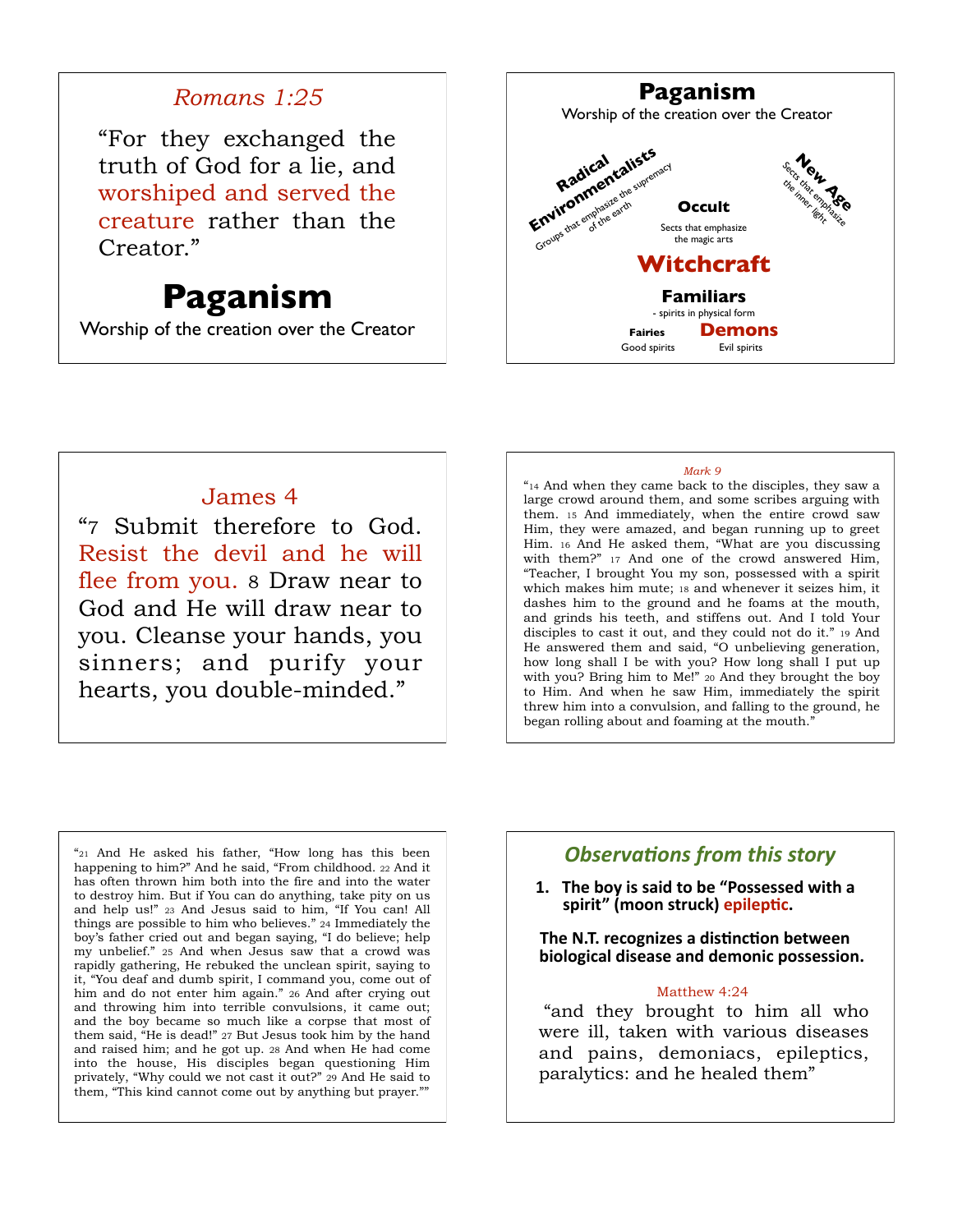

2. Jesus treats this disorder as a "spirit" or demon that can be exorcized by the authority of his words.

### **Common mistakes**

- Demonism is a hoax an embarrassing concession to primitive understanding.
- Demonism is limited to the first century or the third world.
- $\sqrt{ }$  Demonism is pervasive and the source of every problem.
- The demonic is always dramatic associated with special defilement and only responsive to special "exorcism."

#### 3. Exorcism is not emphasized in the Apostle's teaching to the early church.

**References to exorcism in the New Testament** 

| Gospels (23)                                                                                                                                                                                                                                                                                                                                                                                                                                                                                                                                                                                                                                                                                                                                                                                                                                                                                                                                                                                                                                                                                                                                                                                          | Acts $(2)$                                                 | Epistles (0) |
|-------------------------------------------------------------------------------------------------------------------------------------------------------------------------------------------------------------------------------------------------------------------------------------------------------------------------------------------------------------------------------------------------------------------------------------------------------------------------------------------------------------------------------------------------------------------------------------------------------------------------------------------------------------------------------------------------------------------------------------------------------------------------------------------------------------------------------------------------------------------------------------------------------------------------------------------------------------------------------------------------------------------------------------------------------------------------------------------------------------------------------------------------------------------------------------------------------|------------------------------------------------------------|--------------|
| · Jesus is tempted/tested in the desert by the Devil/Satan<br>• Unclean Spirit/Demon in Synagogue at Capernaum<br>· Jesus casts out a demon that made a man dumb (mute)<br>. Beelzebul Controversy: What power does Jesus use?<br>· Gerasene/Gadarene Demoniac possessed by "Legion"<br>· Svro-Phoenician Woman's Daughter<br>* Boy with an Epileptic Spirit<br>* Another casting out Demons in Jesus' name<br>. Jesus "rebukes" the fever of Simon's Mother-in-Law<br>· Summarizes Jesus' exorcisms and his healings<br>· Jesus goes throughout Galilee casting out demons<br>· Unclean spirits recognize Jesus, but he silences them<br>· The 12 have authority to cast out demons<br>· The Devil/Satan taking away the word in people's hearts<br>· Apostles have authority over unclean spirits<br>. Apostles cast out many demons & cure the sick<br>· "Get behind me, Satan!"<br>* "I saw Satan fall like lightning from heaven"<br>* Jesus heals a crippled woman<br>· Satan enters into Judas Iscariot at the Last Supper<br>· "Satan has demanded to sift all of you like wheat"<br>· Jesus had cast out seven demons from Mary Magdalene<br>· Believers will cast out demons in Jesus' name | · Paul casts out demon<br>· Paul beals and casts out demon |              |

Could this mean that Jesus' miracles are primarily notarizing signs of his authority over death & the demonic?

4. Immediately after the Transfiguration the disciples' inability to exorcize the demon is emphasized. The disciples are confused - If Jesus is the Messiah (Peter's confession) - why will we bear a cross? - If Jesus is the Power of God (Transfiguration) - why will he suffer and die? - If all is possible through faith - why are we sometimes impotent in ministry?

### **Deliverance ministry** requires wisdom and humility.

- $\sqrt{r}$  Triumphalism a problem in power ministry.
	- . We foolishly feel that we know the source and cure for every problem.
	- Possession obsession Excessive exorcism.
	- Defilement phobias.
	- Ignoring the "angel of light" demons.
- $\sqrt{\phantom{a}}$  Roman Catholicism has much to teach us about deliverance ministry.
	- . Wise, gifted, and trained only.
	- Rational research for each case.
	- Preparatory prayer.
	- Perseverance until complete.

### The mystery of faith & the plan of God in deliverance ministry calls for humility.

Mark 8:33 "Get behind me."

Mark 9:23 "All things are possible to him who believes."

#### Mark 14:36

"All things are possible for You; remove this cup from me; yet not what I will, but that You will."

#### 2 Corinthians 12

 $\frac{4}{7}$  there was given me a thorn in the flesh, a messenger of Satan to buffet me-to keep me from exalting myself! & Concerning this I entreated the Lord three times that it might depart from me. 9 And He has said to me, "My grace is sufficient for you, for power is perfected in weakness.""